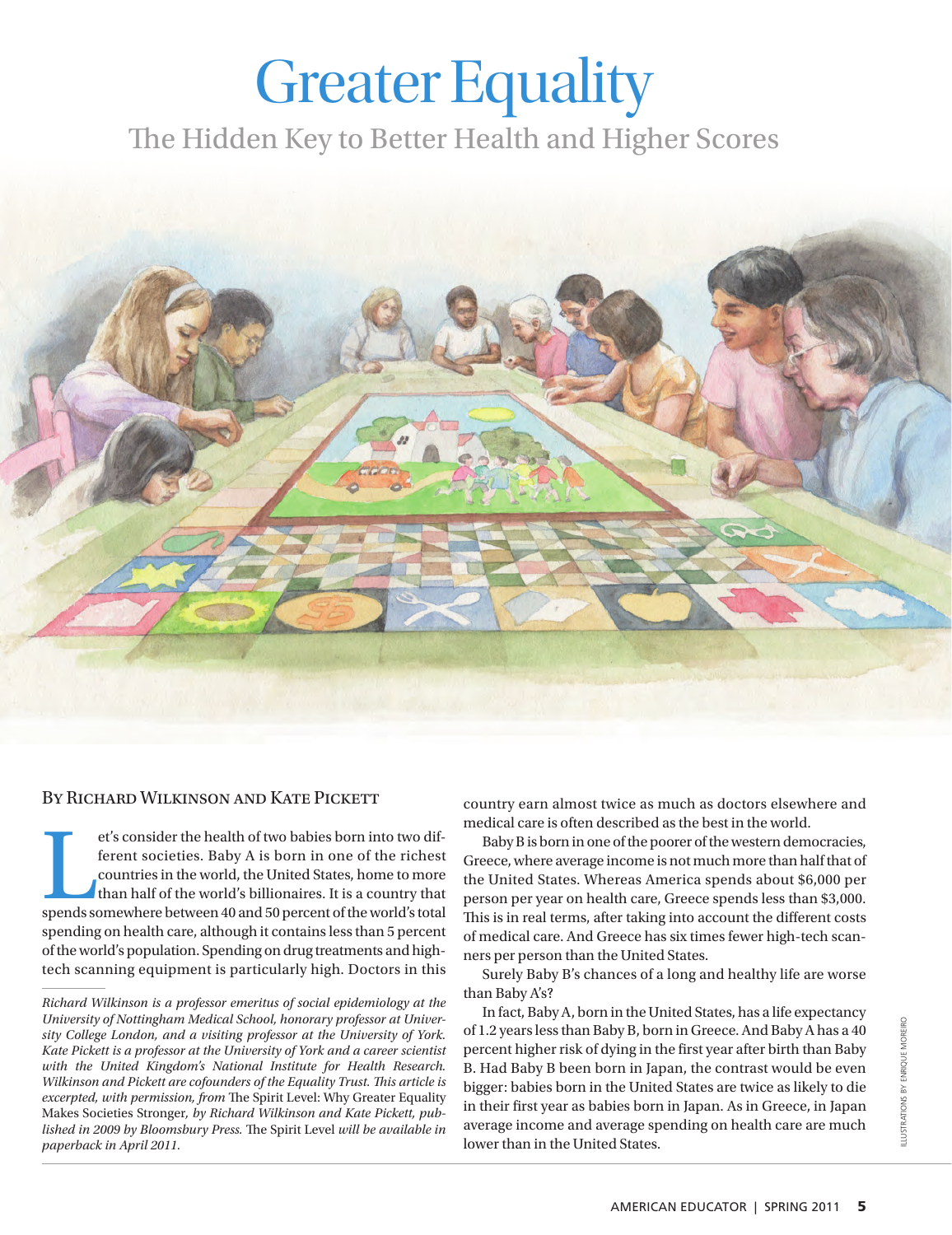If average levels of income don't matter (at least in relatively rich, developed countries), and spending on high-tech health care doesn't make so much difference, what does? We can't say with certainty, but inequality appears to be a driving force. Greece is not as wealthy as the United States, but in terms of income, it is much more equal—so is Japan. There are now many studies of income inequality and health that compare countries, American states, or other large regions, and the majority of these studies show that more egalitarian societies tend to be healthier.<sup>1</sup> This vast literature was given impetus by a study by one of us, on inequality and death rates, published in the *British Medical Journal* in 1992.<sup>2</sup>

In 1996, the editor of that journal, commenting on further studies confirming the link between income inequality and health, wrote:

> The big idea is that what matters in determining mortality and health in a society is less the overall wealth of that society and more how evenly wealth is distributed. The more equally wealth is distributed the better the health of that society.3

Inequality is associated with lower life

expectancy, higher rates of infant mortality, shorter height, poor self-reported health, low birth weight, AIDS, and depression. Knowing this, we wondered what else inequality might affect.

To see whether a host of other problems were more common

in more unequal countries, we collected internationally comparable data from dozens of rich countries on health and as many social problems as we could find reliable figures for.\* The list we ended up with included:

- level of trust
- mental illness (including drug and alcohol addiction)
- life expectancy and infant mortality
- obesity
- children's educational performance
- teenage births

Health and social problems are more common in countries with bigger income inequalities.

- homicides
- imprisonment rates
- social mobility



Occasionally, what appear to be relationships may arise spuriously or by chance. In order to be confident that our findings were

> sound, we also collected data for the same health and social problems—or as near as we could get to the same—for each of the 50 states of the United States. This allowed us to check whether or not problems were consistently related to inequality in these two independent settings. In short, they were and strongly so.

To present the overall picture, we have combined all the health and social-problem data for each country, and separately for each U.S. state, to form an Index of Health and Social Problems for each country and U.S. state. Each item carries the same weight—so, for example, the score for mental health has as much influence on a society's overall score as the homicide **Index**<br>
Index of Social Problems<br>
Index Of Social Problems<br>
Index Of Social Problems<br>
Index Of Social Problems<br>
Index Of Social Problems<br>
Index Of Social Problems<br>
Index Of Social Problems<br>
Index Of Social Problems<br>
Index



All the data come from the most<br>reputable sources—from the World Bank, \*All the data come from the most the World Health Organization, the United Nations, and the Organisation for Economic Co-operation and Development, among others.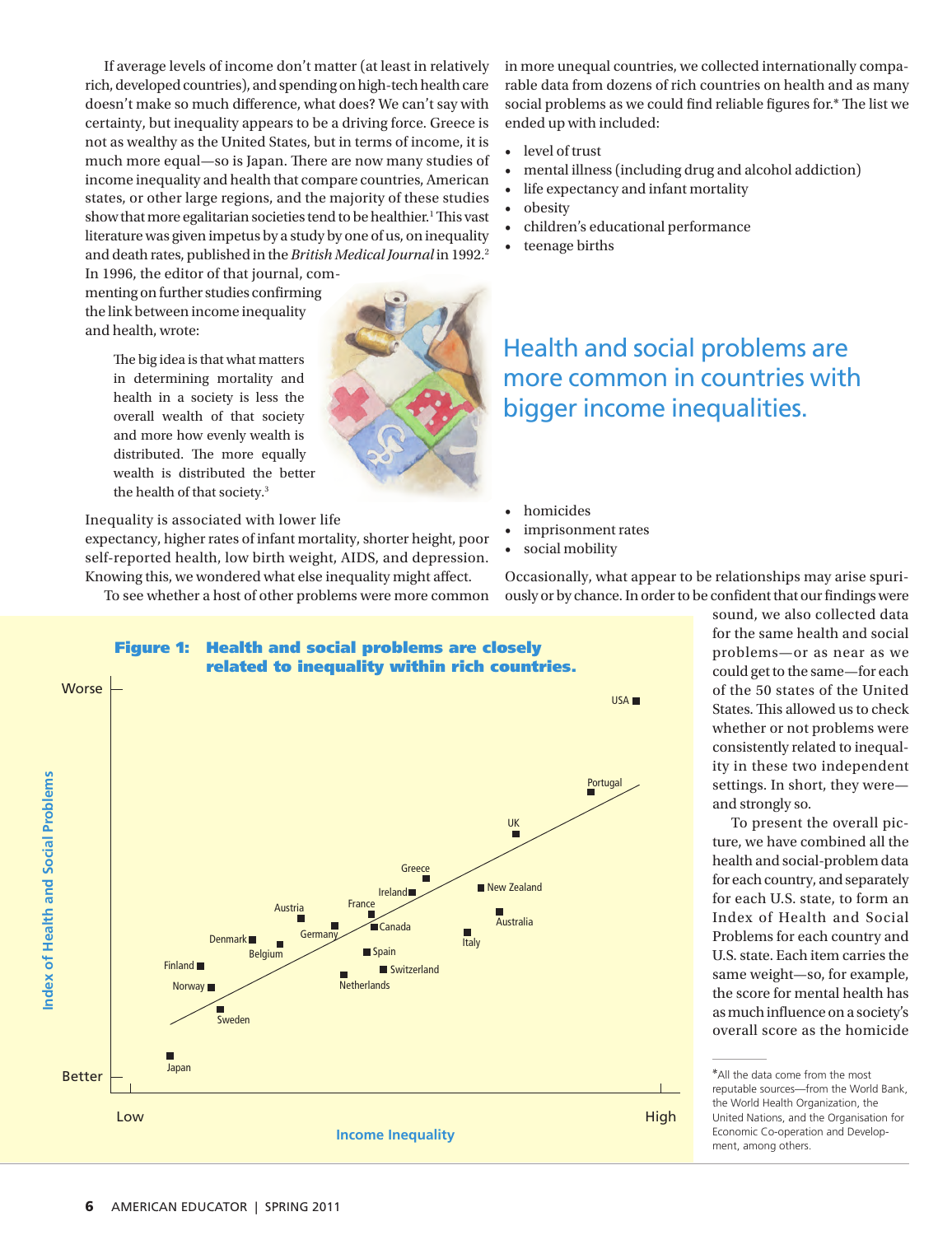rate or the teenage birth rate. The result is an index showing how common all these health and social problems are in each country and each U.S. state. The higher the score on the Index of Health and Social Problems, the worse things are. (Some items, such as life expectancy, were reverse scored, so that on every measure, higher scores reflect worse outcomes.)

We start by showing, in Figure 1 (below left), that there is a very strong tendency for ill health and social problems to occur less frequently in the more equal countries. With increasing inequality (to the right on the horizontal axis), the score on our Index of Health and Social Problems also increases. Health and social problems are indeed more common in countries with bigger income inequalities. The two are extraordinarily closely related—chance alone would almost never produce a scatter in which countries lined up like this.

To emphasize that the prevalence of poor health and social problems in rich countries really is related to inequality rather than to average living standards, we show in Figure 2 (below right) the same Index of Health and Social Problems, but this time in relation to average incomes (national income per person). It shows that there is no clear trend toward better outcomes in richer countries.

The evidence from the United States confirms the international picture. Across states, health and social problems are related to income inequality, but not to average income levels.

It is remarkable that these measures of health and social prob-

lems in the two different settings tell so much the same story. The problems in rich countries are not caused by the society not being rich enough (or even being too rich), but by the material differences between people within each society being too big. What matters is where we stand in relation to others in our own society.

Inequality, not surprisingly, is a powerful social divider, perhaps because we all tend to use differences in living standards as markers of status differences. We tend to choose our friends from among our near equals and have little to do with those much richer or much poorer. Our position in the social hierarchy affects who we see as part of the ingroup and part of the out-group—us and them—thus affecting our ability to identify and empathize with other people.

The importance of community, social cohesion, and solidarity to human well-being has been demonstrated repeatedly in research showing how beneficial friendship and involvement in community life are to health. Equality comes into the picture as a precondition for getting the other two right. Not only do large inequalities produce problems associated with social differences and the divisive class prejudices that go with them, but they also weaken community life, reduce trust, and increase violence.

It may seem obvious that problems associated with relative deprivation should be more common in more unequal societies. However, if you ask people why greater equality reduces these

problems, the most common assumption is that

Inequality is a powerful social divider, affecting our ability to identify and empathize with other people.

greater equality helps those at the bottom. The truth is that the vast majority of the population is harmed by greater inequality.

Across *whole* populations, rates of mental illness are three times as high in the most unequal societies compared with the least unequal societies. Similarly, in more unequal societies,





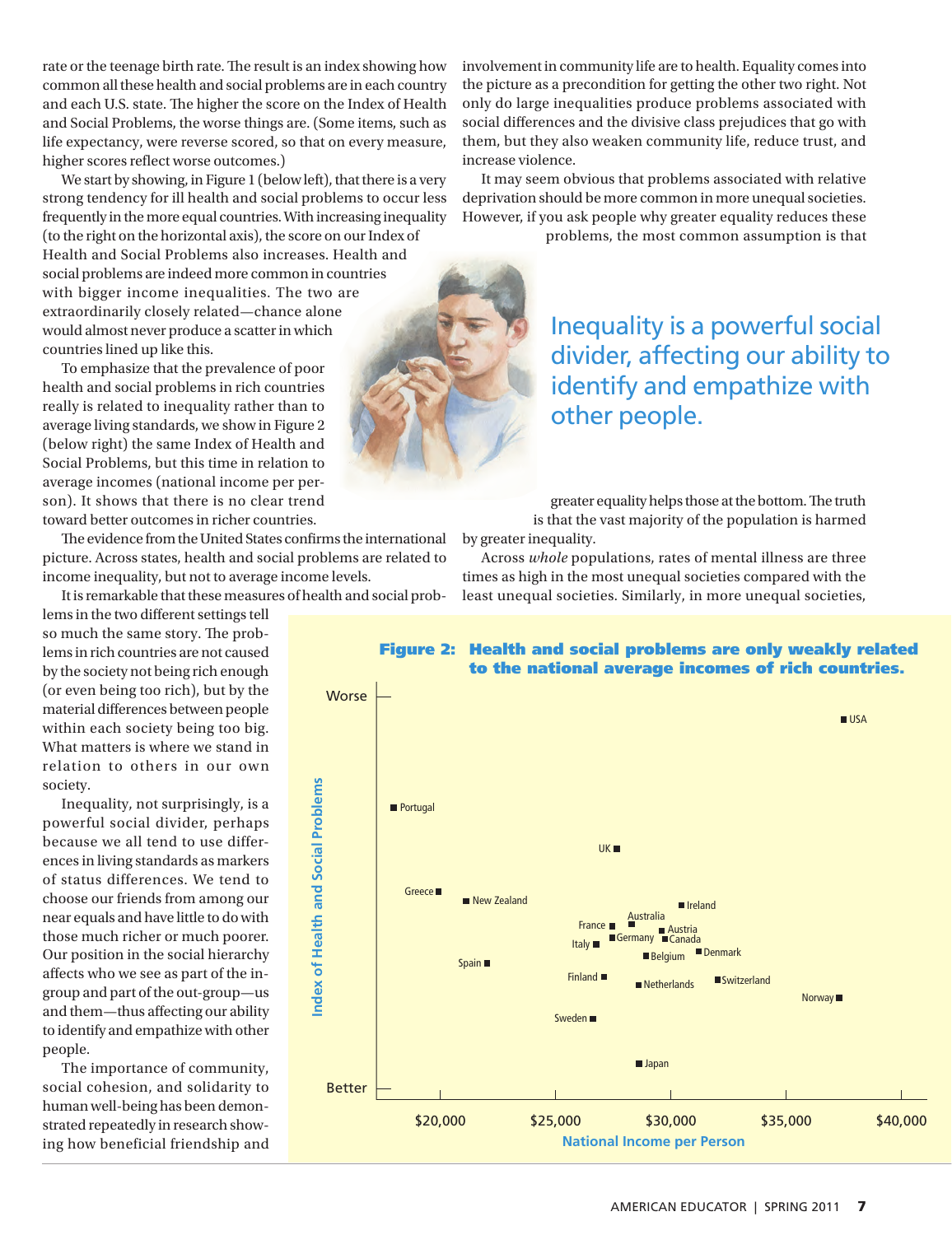people are almost ten times as likely to be imprisoned and two or three times as likely to be clinically obese, and murder rates may be many times higher. The reason why these differences are so big is, quite simply, because the effects of inequality are not confined just to the least well-off: instead, they affect the vast majority of the population. For example, as epidemiologist Michael Marmot frequently points out, if you took away all the

gradient in educational achievement in each country. Douglas Willms, professor of education at the University of New Brunswick in Canada, has provided striking illustrations of this.4 In Figure 3 (below), we show the relation between adult literacy scores from the International Adult Literacy Survey and their parents' level of

health problems of the poor, most of the problem of health inequalities would still be untouched. For a more detailed example, let's take a look at the relationship between inequality and literacy.

It is often assumed that the desire to raise national standards of performance in fields such as education is quite separate from the desire to reduce educational inequalities within a society. But the truth may be almost the opposite of this. It looks as if the achievement of higher national standards of educational performance may actually depend on reducing the social



education—in Finland, Belgium, the United Kingdom, and the United States.

This figure suggests that even if your parents are well educated—and so, presumably, of high social status—the country you live in makes some difference to your educational success. But for those lower down the social scale with less well-educated parents,

Since 1980, income inequality in the United States increased rapidly, and public expenditure on prisons increased six times as fast as public expenditure on higher education.

it makes a much larger difference. An important point to note, looking at these four countries, is the steepness of the social gradient—steepest in the United States and the United Kingdom, where inequality is high; flatter in Finland and Belgium, which are more equal. It is also clear that an important influence on the average literacy scores in each of these countries is the steepness